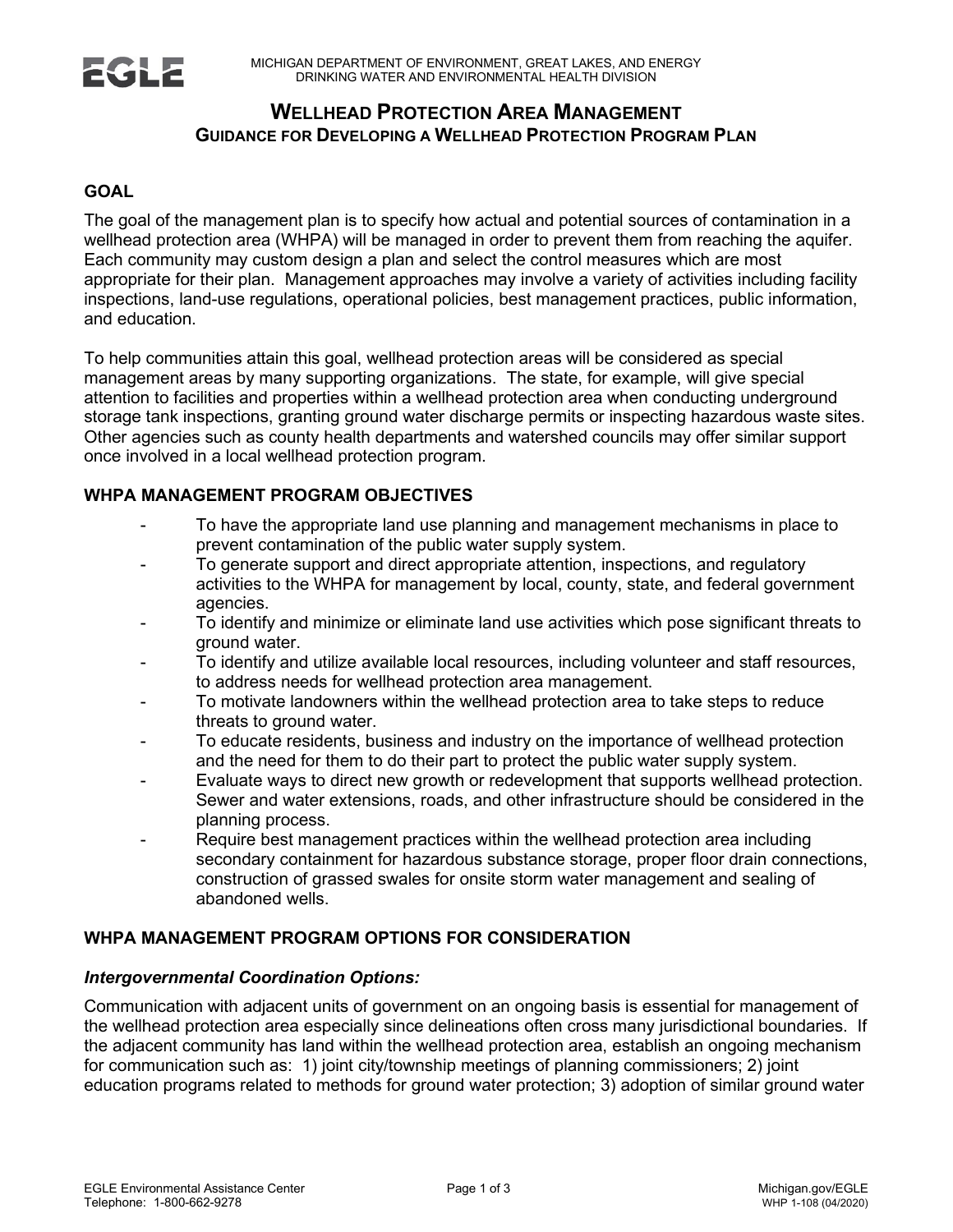protection site plan review standards for all jurisdictions; 4) information exchange on development plans. Other intergovernmental coordination options to consider include:

- Modify and use the state/county environmental permits checklist for your community. Distribute the checklist to persons considering business operation or land purchase within the wellhead protection area.
- Notify federal, state, county, and local regulatory offices about WHPP goals and the location of the WHPA.
- Consider partnership agreements among agencies to formalize the exchange of information and services.

# *Public Awareness and Education Options:*

- Post "wellhead protection area" signs at the edge of the wellhead protection area.
- Post "drains to drinking water recharge area" signs at storm drain openings if they discharge to the WHPA.
- Publicize the program through local newspaper, community newsletter; municipal, and/or public access cable television; posters; library displays; school programs, etc.
- Carry out hazardous material surveys through the Firefighter Right-to-Know program.
- Provide technical assistance to agricultural landowners (Farm-a-Syst, Groundwater Stewardship Program for ground water protection).
- Conduct homeowner surveys on septic system maintenance, lawn care practices, etc., which can be followed-up with an informational brochure promoting safe home and lawn care practices to homeowners.
- Establish household hazardous waste collection programs, with special notice to residents within the WHPA.
- Organize a coalition of business owners to review options for pickups of small quantity hazardous waste; sponsor open house for businesses; honor businesses that demonstrate waste reduction initiatives.

# *Technical Assistance Regulatory Options:*

- Develop community wide zoning provisions for ground water protection (site plan review standards).
- Target inspections by fire chiefs to facilities within the WHPA, which may have hazardous substances on site.
- Develop locally-based regulatory and incentives program for site cleanup.
- Require, through local zoning ordinance, additional information about hazardous substance and onsite management practices when new development is proposed within the wellhead protection area.

# *Land Protection and Land Use Planning Options:*

One of the major recommendations when developing a wellhead protection area management plan is to incorporate the boundaries of the wellhead protection area into the local Master Plan. Incorporation of wellhead protection area boundaries will help community leaders recognize the extent of this area and the need to determine what goals and objectives should be included as part of their Master Plan which will serve to protect their drinking water supply. This will emphasize the importance of wellhead protection and provide consistency in the program as community leaders change.